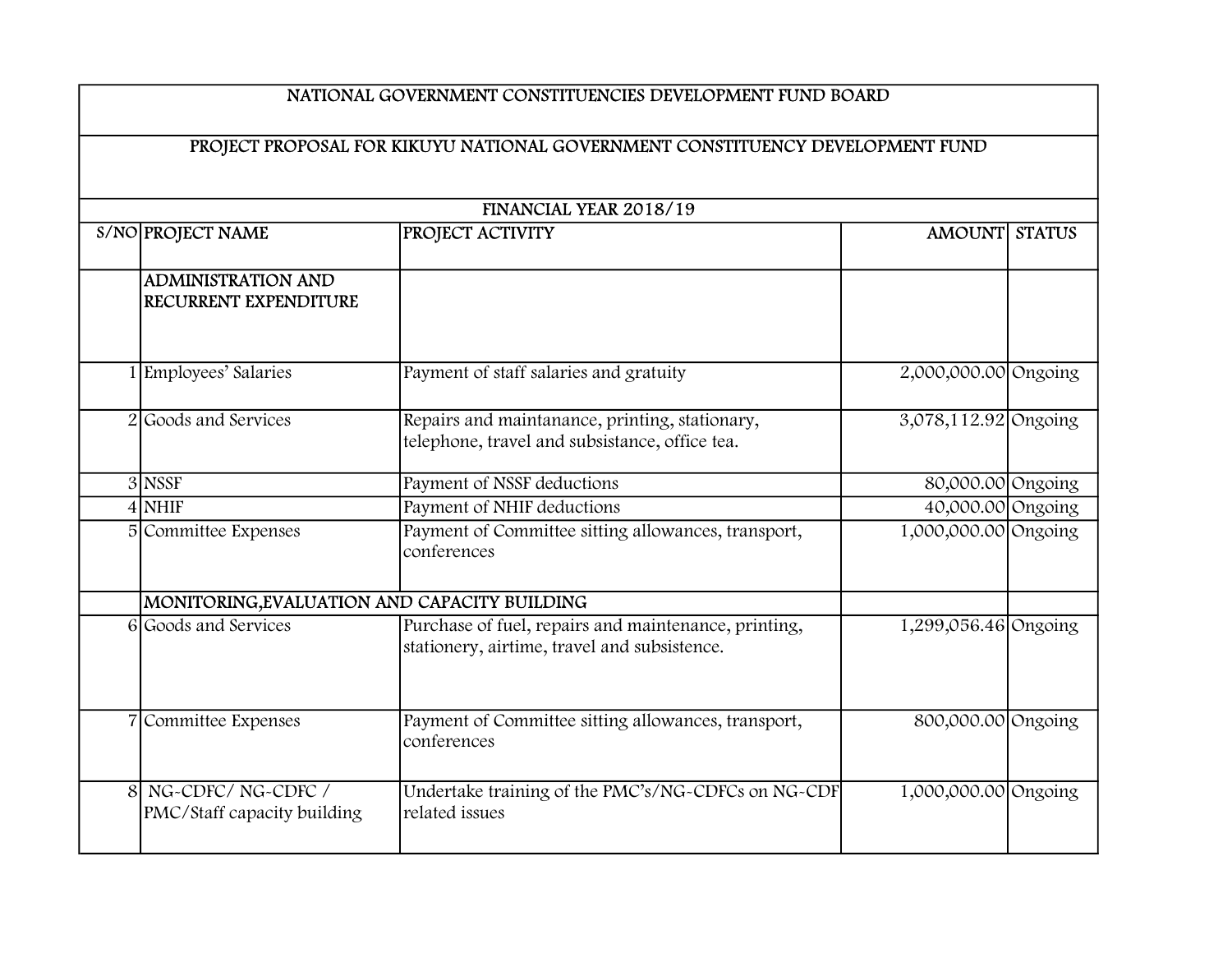| <b>BURSARY</b>                        |                                                                                                                                                            |                       |  |
|---------------------------------------|------------------------------------------------------------------------------------------------------------------------------------------------------------|-----------------------|--|
| 9 Bursary - Secondary schools         | Payment of bursary to needy students Secondary Schools                                                                                                     | 12,000,000.00 Ongoing |  |
| $10$  Bursary – Tertiary Institutions | Payment of bursary to needy students in Universities<br>and Colleges                                                                                       | 5,372,637.41 Ongoing  |  |
| $11$  Bursary – Special Schools       | Payment of bursary to needy students in special schools                                                                                                    | 1,000,000.00 Ongoing  |  |
| <b>EMERGENCY</b>                      |                                                                                                                                                            |                       |  |
| 12 Emergency                          | To cater for any unforeseen occurrences in the<br>constituency during the financial year.                                                                  | 5,738,993.45 Ongoing  |  |
| PRIMARY SCHOOLS                       |                                                                                                                                                            |                       |  |
| 13 Kikuyu Township Primary            | Completion of four 1st floor classrooms ,ramp and<br>stairs (external &internal finishes, ramp & stairs and<br>electrical works)                           | 4,000,000.00 Ongoing  |  |
| 14 Kidfarmaco Primary school          | Completion of two second floor classrooms (frame<br>work, walling, roofing works, fixing doors &<br>windows, external & internal finishes, floor finishes) | 2,000,000.00 Ongoing  |  |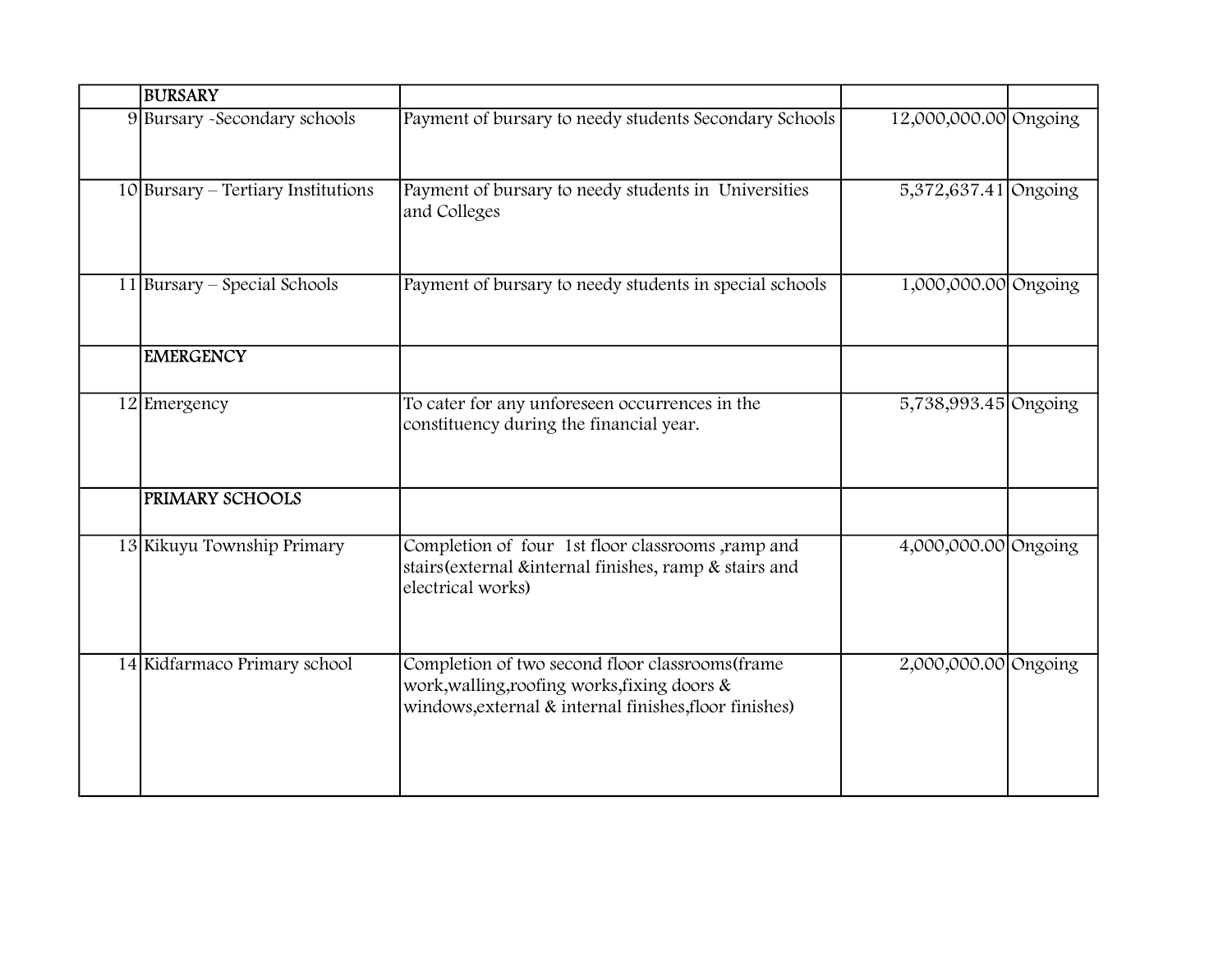| 15 Thirime primary school | Construction of 2 classrooms (substructures work,<br>walling, frameworks, roofing, fixing doors & windows,<br>external & internal finishes and floor finishes)                                                                                                                                                                                                                                                                     | 2,250,000.00 Ongoing |  |
|---------------------------|------------------------------------------------------------------------------------------------------------------------------------------------------------------------------------------------------------------------------------------------------------------------------------------------------------------------------------------------------------------------------------------------------------------------------------|----------------------|--|
| 16 Kandengwa primary      | Construction of 2 classrooms (substructures work,<br>walling, frameworks, roofing, fixing doors &<br>windows, external & internal finishes and floor finishes)<br>and renovation of 5 classrooms (floor screeding, external<br>& internal walls plastering, roofing and painting works)                                                                                                                                            | 3,000,000.00 Ongoing |  |
| 17 Wambaa primary School  | Renovation of Administration block Kshs 1,000,000<br>(internal wall partitioning, plastering, floor screeding<br>and painting works), Purchase of Staff furniture Kshs<br>500,000 (5 Tables, 22 chairs, 2 cabinets) and<br>Construction of 3 door and Urinal Staff toilet Kshs<br>500,000(pit excavation, substructures<br>work, walling, frames, fixing doors & windows, external &<br>internal wall finishes and floor screeding | 2,000,000.00 Ongoing |  |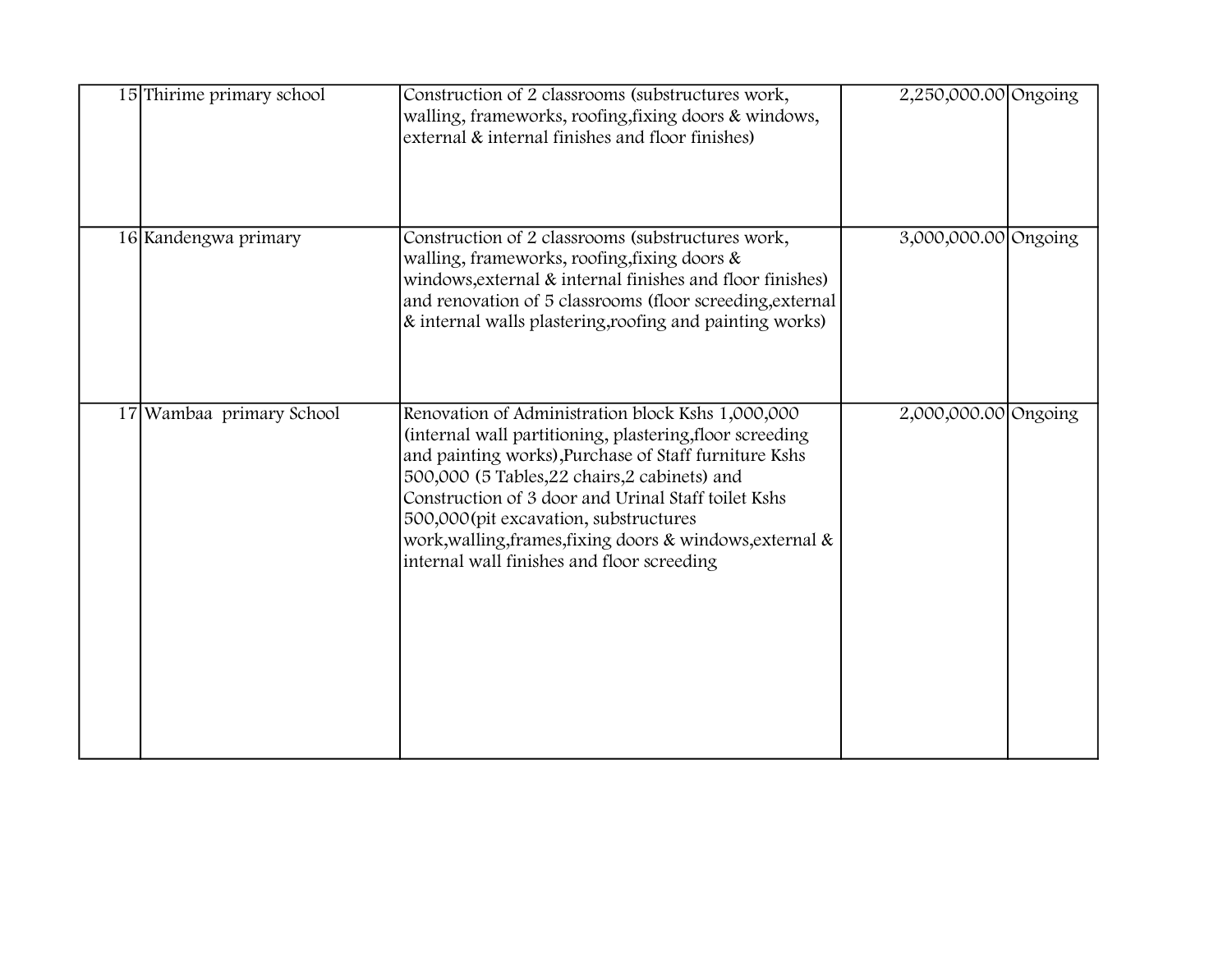| 18 Gicharani primary school | Reconstruction of condemned School<br>hall(demolitions, substructures<br>work, walling, frames, fixing doors & windows, internal &<br>external finishes, roofingworks, floor screeding and<br>electrical works)                                                                                         | 2,000,000.00 Ongoing |  |
|-----------------------------|---------------------------------------------------------------------------------------------------------------------------------------------------------------------------------------------------------------------------------------------------------------------------------------------------------|----------------------|--|
| 19 Riu Nderi primary school | Construction of Storeyed Administration<br>block(substructures work, frames, walling, fixing doors<br>& windows, external & internal finishes, floor screeding,<br>plumbing & electrical works)                                                                                                         | 3,000,000.00 Ongoing |  |
| 20 Kamangu primary school   | Renovation of 6 classrooms (floor screeding, external &<br>internal plastering, roof painting, fixing steel doors &<br>windows, verandah construction) Redesign school hall<br>into office block(internal walling, plastering<br>works, painting works, fixing doors & windows and<br>electrical works) | 4,000,000.00 Ongoing |  |
| 21 Kanyiha primary school   | Renovation of 8 classrooms (floor screeding, external &<br>internal plastering, fixing steel doors, roof painting, fixing<br>gutters, painting works)                                                                                                                                                   | 2,000,000.00 Ongoing |  |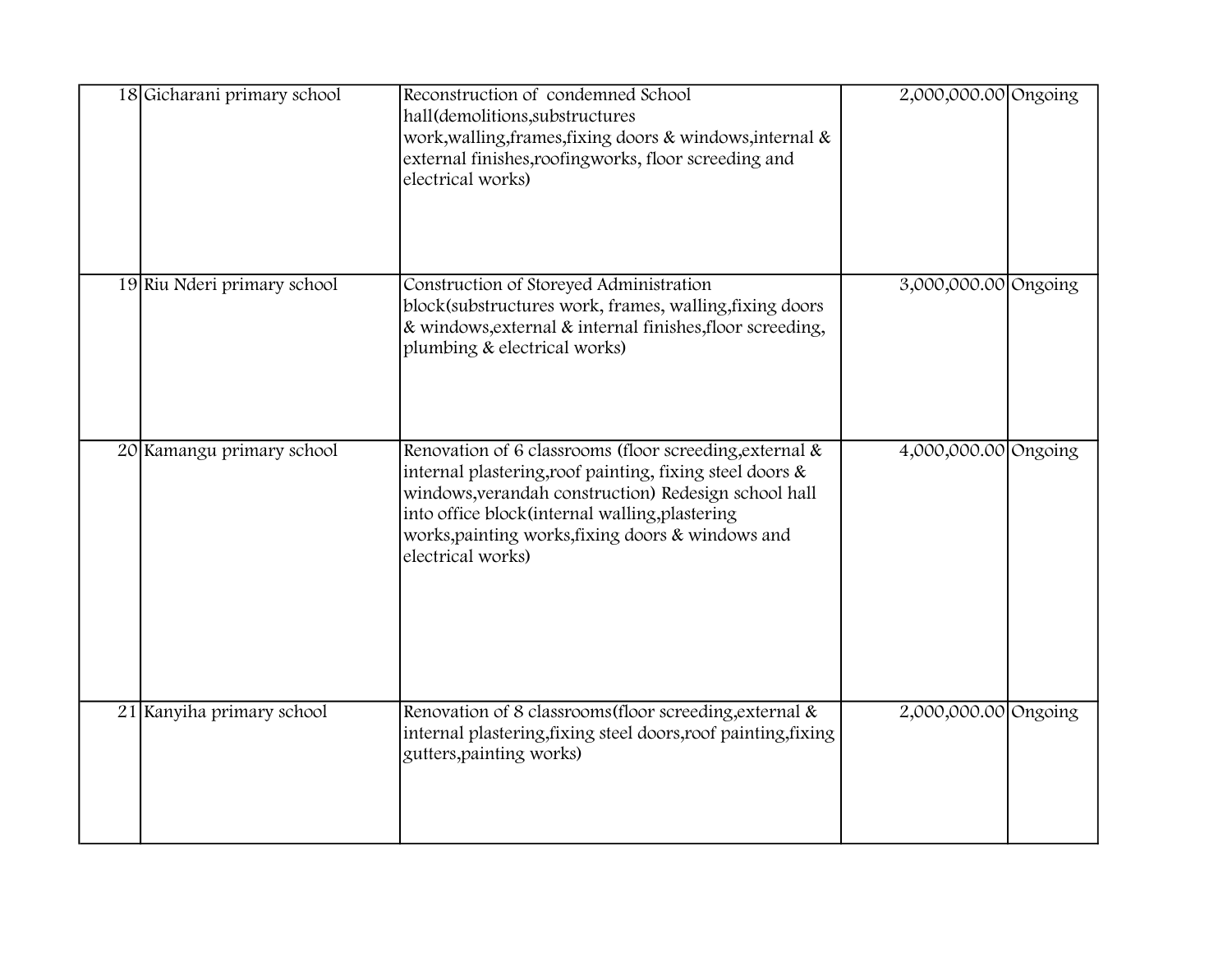| 22 Lussigeti primary school | Renovation of 15 classrooms (reroofing, frames, fixing<br>doors & windows, external & internal wall<br>plastering, floor screeding, fixing gutters, electrical and<br>painting works) | 4,000,000.00 New     |  |
|-----------------------------|---------------------------------------------------------------------------------------------------------------------------------------------------------------------------------------|----------------------|--|
| 23 Gathiru primary school   | Completion of 3 ground floor classrooms (floor<br>screeding, laying terrazo, fixing doors &<br>windows, internal & external finishes, ramp completion<br>and electrical works)        | 2,000,000.00 Ongoing |  |
| 24 Gatune primary school    | Chain link Fencing of 350 linear metres (fencing School<br>compound size 100m by 75m using concrete<br>post, barbed wire and chain link)                                              | 500,000.00 Ongoing   |  |
| 25 Nachu primary school     | Completion of school hall and kitchen (external &<br>internal finishes , floor screeding, fixing doors &<br>windows, fixing gutters and electrical works)                             | 1,500,000.00 Ongoing |  |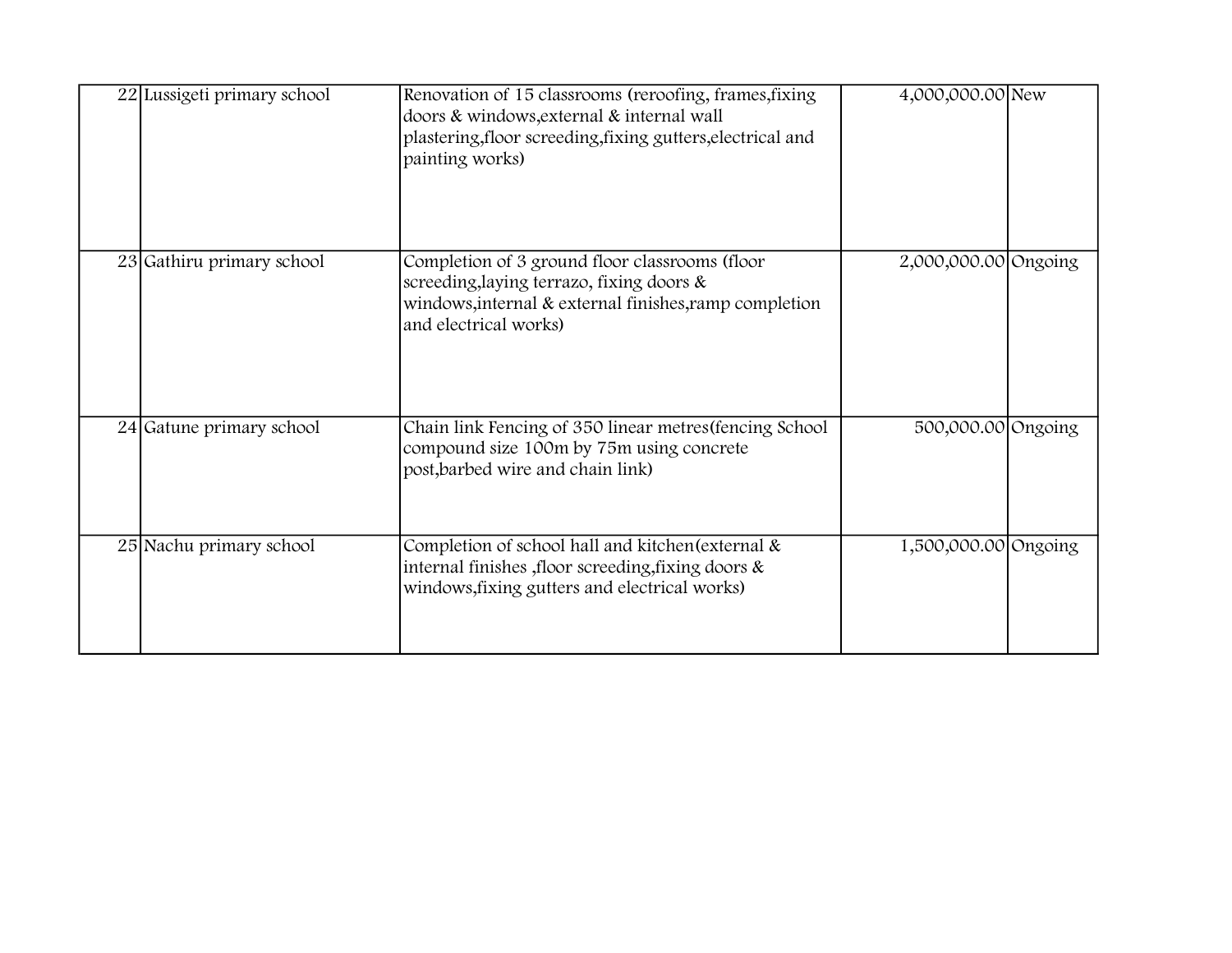| 26 HGM Kinoo Primary school  | Completion of 4 classrooms Kshs 3,000,000<br>(frames, roofing works, walling, fixing doors &<br>windows, external & internal finishes, floor<br>screeding, ramp and electrical works) and Construction<br>of 3 door and Urinal staff toilets Kshs 500,000 and<br>Kitchen Kshs 500,000(pit excavation, substructures<br>work, walling frames, fixing doors & windows, external &<br>internal finishes and plumbing works) | 4,000,000.00 Ongoing |
|------------------------------|--------------------------------------------------------------------------------------------------------------------------------------------------------------------------------------------------------------------------------------------------------------------------------------------------------------------------------------------------------------------------------------------------------------------------|----------------------|
| 27 Mama Ngina primary school | Construction of three first floor classrooms(frames,<br>Walling, fixing doors & windows, external & internal<br>finishes, floor screeding and electrical works)                                                                                                                                                                                                                                                          | 3,000,000.00 Ongoing |
| 28 Ndiguini primary school   | Construction of 2 classroom (substructures<br>work, walling, frames, roofing work, external & internal<br>finishes, fixing doors & windows, floor screeding and<br>electrical works)                                                                                                                                                                                                                                     | 2,000,000.00 Ongoing |
| <b>LOCKERS AND CHAIRS</b>    |                                                                                                                                                                                                                                                                                                                                                                                                                          |                      |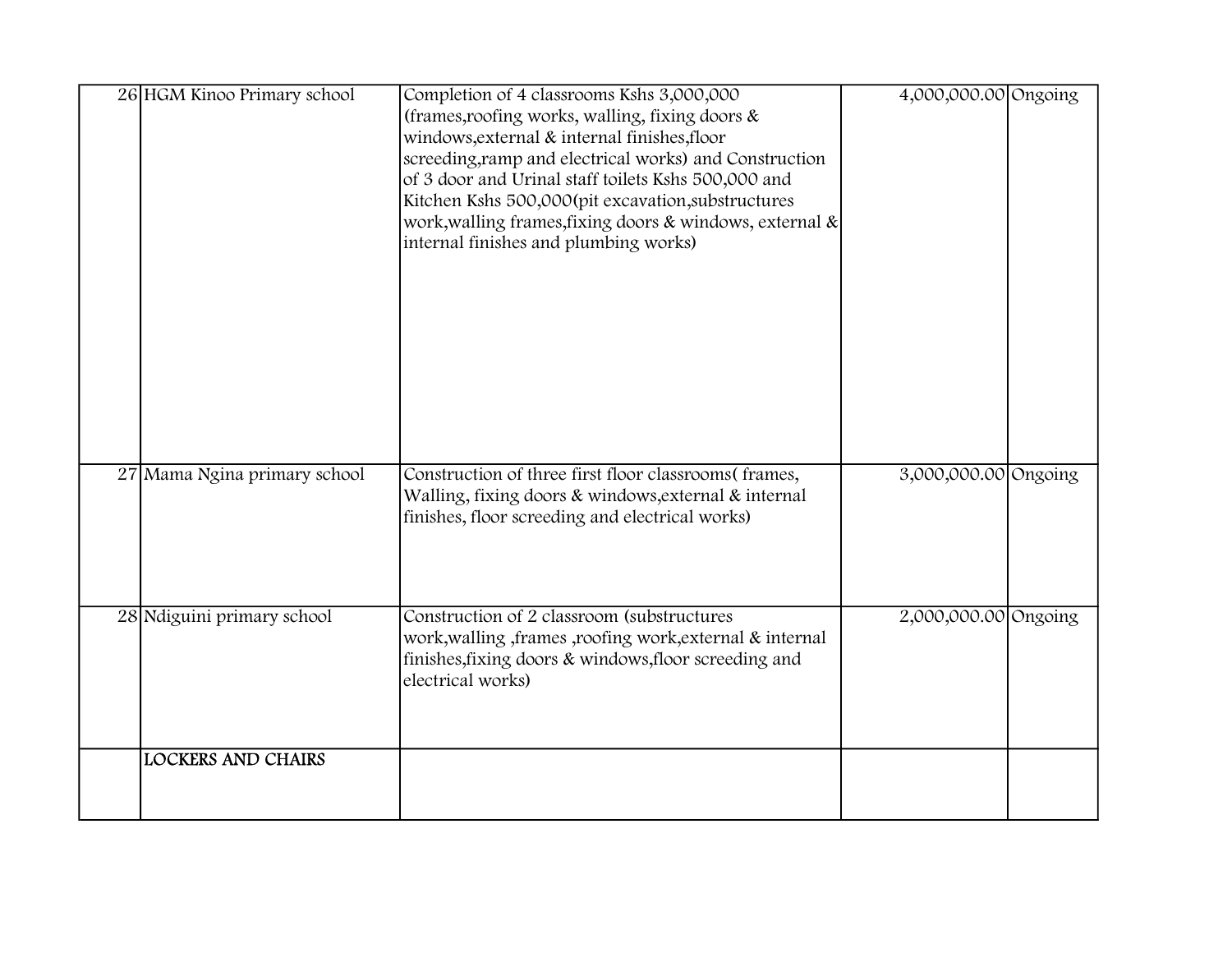| 29 Students Lockers & Chairs   | Purchase of Students Chairs and lockers for; Nachu<br>primary(100), Wambaa primary(100), Kanyiha<br>Primary(100), Gatune Primary(50), Nguriunditu<br>primary(100), Riu Nderi Primary(100), Lussigeti<br>Primary (100), Nachu Secondary (100), HGM Kinoo<br>(100), Kerwa secondary (50), Thirime primary (100), Ma-<br>i-ihii primary (100), Kerwa primary (50) | 6,000,000.00 Ongoing |  |
|--------------------------------|----------------------------------------------------------------------------------------------------------------------------------------------------------------------------------------------------------------------------------------------------------------------------------------------------------------------------------------------------------------|----------------------|--|
| <b>SECONDARY SCHOOLS</b>       |                                                                                                                                                                                                                                                                                                                                                                |                      |  |
| 30 Muhu Secondary school       | Casting of 1st floor slab Kshs 3,000,000 (Provision of<br>column bases, columns , plastering works, floor repairs<br>, electrical and painting work for 3 classrooms and<br>purchase of hall furniture Kshs 500,000 (25 dining<br>tables and benches)                                                                                                          | 3,500,000.00 Ongoing |  |
| 31 Kikuyu Day Secondary school | Construction of 4 staff houses (substructures<br>works, walling, frame works, roofing works, fixing doors &<br>windows, internal, external & floor finishes)                                                                                                                                                                                                   | 2,500,000.00 Ongoing |  |
| 32 Kikuyu Boys High school     | Completion of Dormitory (external & internal<br>plastering, plumbing works, electrical works, floor<br>screeeding and painting works)                                                                                                                                                                                                                          | 1,000,000.00 Ongoing |  |
| 33 Fr. Kevin Kelly High school | Casting slab for two 1st floor classrooms (frame<br>works, external & internal plastering, painting<br>works, floor screeding and electrical works)                                                                                                                                                                                                            | 3,000,000.00 Ongoing |  |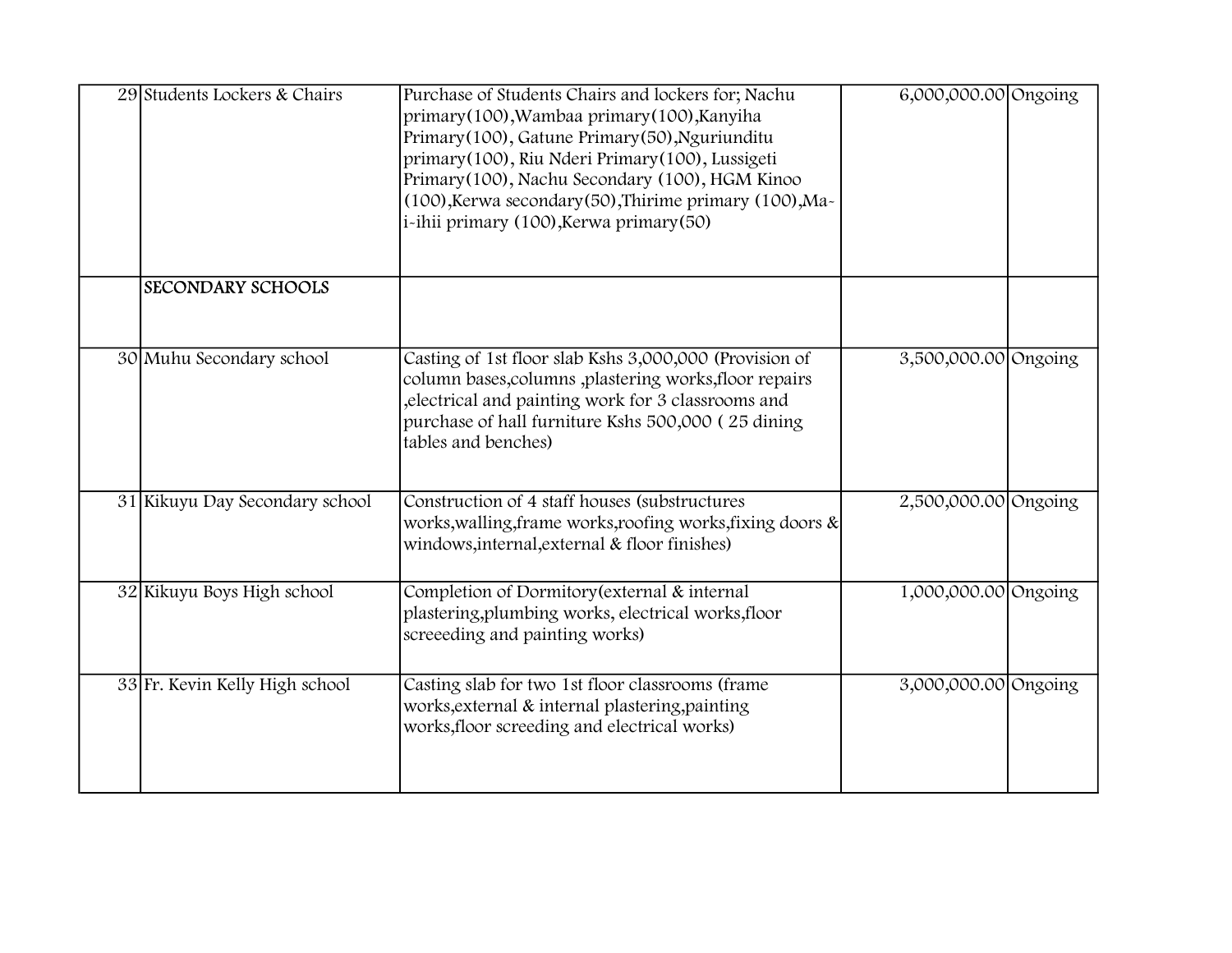| 34 Gichuru Memorial Secondary    | Completion of 1 second floor classroom (frame<br>works, walling, roofing works, fixing doors & windows,<br>external & internal finishes, floor screeding and<br>electrical works)             | 1,500,000.00 Ongoing |  |
|----------------------------------|-----------------------------------------------------------------------------------------------------------------------------------------------------------------------------------------------|----------------------|--|
| <b>SECURITY</b>                  |                                                                                                                                                                                               |                      |  |
| 35 Kidfarmaco Police Patrol base | Construction a 1 door pit latrine (pit excavation,<br>substructures work, frame, roofing works, fixing doors &<br>windows, external, internal & floor finishes)                               | 250,000.00 New       |  |
| 36 Thamanda Police Post          | Construction of Administration block (substructures<br>work, walling, frames, roofing work, fixing doors &<br>windows, external, internal floor finishes and electrical<br>works)             | 2,500,000.00 Ongoing |  |
| 37 Kerwa Police post             | Construction of Administration block(substructures<br>work, walling, frames, roofing work, fixing doors &<br>windows, external, internal floor finishes and electrical<br>works)              | 2,500,000.00 Ongoing |  |
| 38 Kamangu AP post               | Construction of 4 office units (substructures work)<br>walling, frames, roofing works, fixing doors & windows,<br>external & internal wall finishes, floor screeding and<br>electrical works) | 2,000,000.00 New     |  |